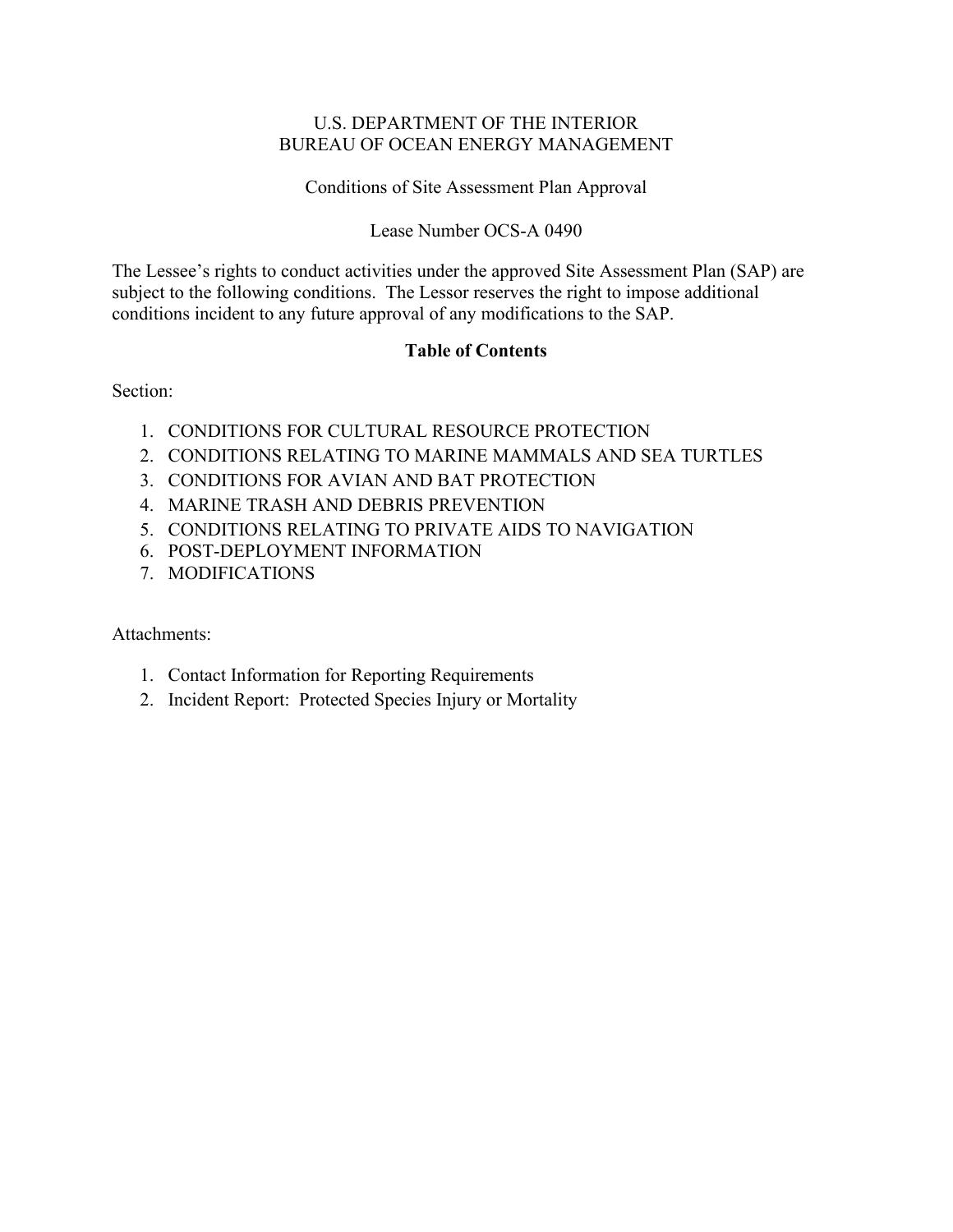#### **1. Conditions for Cultural Resource Protection**

- 1.1. No Impact Without Approval. The Lessee must not knowingly impact a potential archaeological resource without the Lessor's prior approval.
- 1.2. Post‐Review Discovery Clauses. If, while conducting SAP activities, the Lessee discovers a potential archaeological resource, such as the presence of a shipwreck (e.g., a sonar image or visual confirmation of an iron, steel, or wooden hull; wooden timbers; anchors; concentrations of historic objects; or piles of ballast rock), or precontact archaeological site (e.g., stone tools; pottery) within the project area, the Lessee must:
	- 1.2.1. Immediately halt seafloor/bottom-disturbing activities within the area of discovery;
	- 1.2.2. Notify the Lessor within 24 hours of discovery;
	- 1.2.3. Notify the Lessor in writing via report to the Lessor within 72 hours of discovery;
	- 1.2.4. Keep the location of the discovery confidential and take no action that may adversely affect the archaeological resource until the Lessor has made an evaluation and instructs the applicant on how to proceed; and
	- 1.2.5. Conduct any additional investigations as directed by the Lessor to determine if the resource is eligible for listing in the National Register of Historic Places (NRHP) (30 CFR §585.802(b)). The Lessor will direct the Lessee to conduct such investigations if: (1) the site has been impacted by the Lessee's project activities; or (2) impacts to the site or to the area of potential effect cannot be avoided. If investigations indicate that the resource is potentially eligible for listing in the NRHP, the Lessor will instruct the Lessee as to how to protect the resource, or how to mitigate adverse effects to the site. If the Lessor incurs costs in protecting the resource, under Section  $110(g)$  of the National Historic Preservation Act, the Lessor may charge the Lessee reasonable costs for carrying out preservation responsibilities under the Outer Continental Shelf (OCS) Lands Act (30 CFR 585.802(c & d)).

#### **2. Conditions Relating to Marine Mammals and Sea Turtles**

The marine protected species conditions specified below were derived from the Bureau of Ocean Energy Management's (BOEMs) standard operating conditions (SOCs) used in several recent Endangered Species Act (ESA) consultations for activities supporting offshore wind in the Atlantic and are thus consistent with the informal ESA consultation for geophysical and geotechnical activities and the installation of meteorological buoys, which was completed on September 20, 2011. Since completion of the Mid-Atlantic Regional Environmental Assessment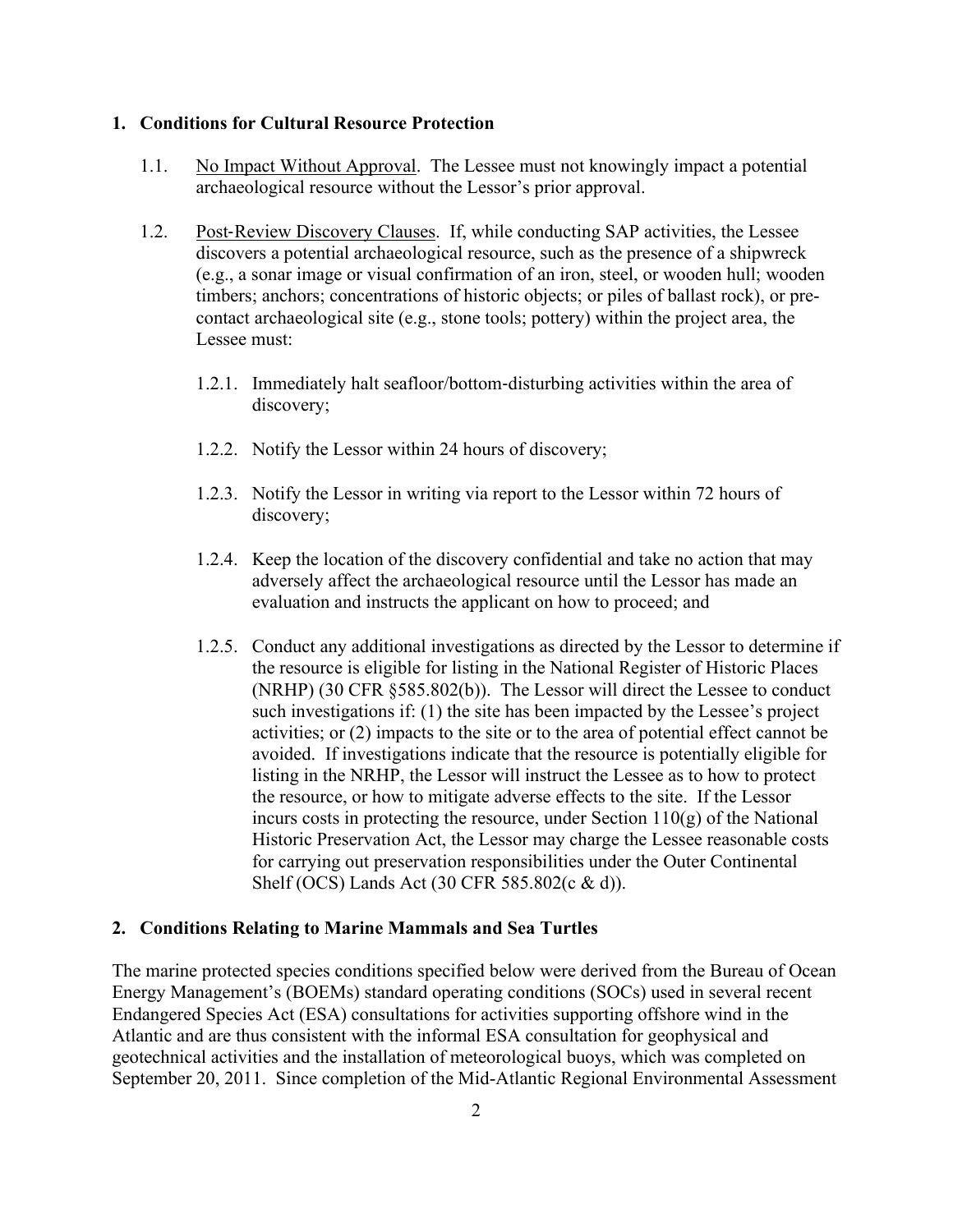in 2012, BOEM has clarified and updated some of its SOCs and the changes are incorporated below. These changes are minor in nature and remain consistent with the relevant consultations. Further, NMFS concurred that SAP activities are consistent and fall within the scope of activities considered in ESA consultations on October 19, 2017.

- 2.1. Prior to conducting activities pursuant to the SAP, the Lessee must hold a briefing to establish responsibilities of each party involved in implementing the requirements specified in Sections 2 and 4 of these conditions. During this briefing, the parties involved must define the chains of command, discuss communication procedures, provide an overview of monitoring procedures, and review operational procedures. This briefing must include all relevant personnel. New personnel must be briefed as they join the work in progress.
- 2.2. The Lessee must ensure that all vessel operators and crew members, including any Protected Species Observers are familiar with, and understand, the requirements specified in Sections 2 and 4 of these conditions.
- 2.3. The Lessee must ensure that a copy of Section 2 and Section 4 of these conditions are made available on every project-related vessel.
- 2.4. Requirements for Vessel Strike Avoidance. The Lessee must ensure that all vessels conducting activities pursuant to the SAP, including those transiting to and from local ports and the lease area, comply with the vessel-strike avoidance measures specified below, except when the safety of life at sea is in question.
	- 2.4.1. The Lessee must ensure that vessel operators and crews maintain a vigilant watch for marine mammals and sea turtles and take appropriate measures to avoid striking these protected species.
	- 2.4.2. The Lessee must ensure that vessel operators monitor NMFS North Atlantic right whale reporting systems (e.g., the Early Warning System, Sighting Advisory System, and Mandatory Ship Reporting System) for the presence of North Atlantic right whales.
	- 2.4.3. The Lessee must ensure that vessel operators comply with the 10 knots (18.5 kilometer [km]/hour [hr]) or less speed restrictions in the following circumstances:
		- 2.4.3.1. When operating a vessel in any Dynamic Management Area (DMA) designated in transit routes to and from local ports, and within the meteorological buoy installation area.
		- 2.4.3.2. When operating a vessel 19.8 meters (m; 65 feet [ft]) in length or greater from November 1 through April 30 that is transiting to or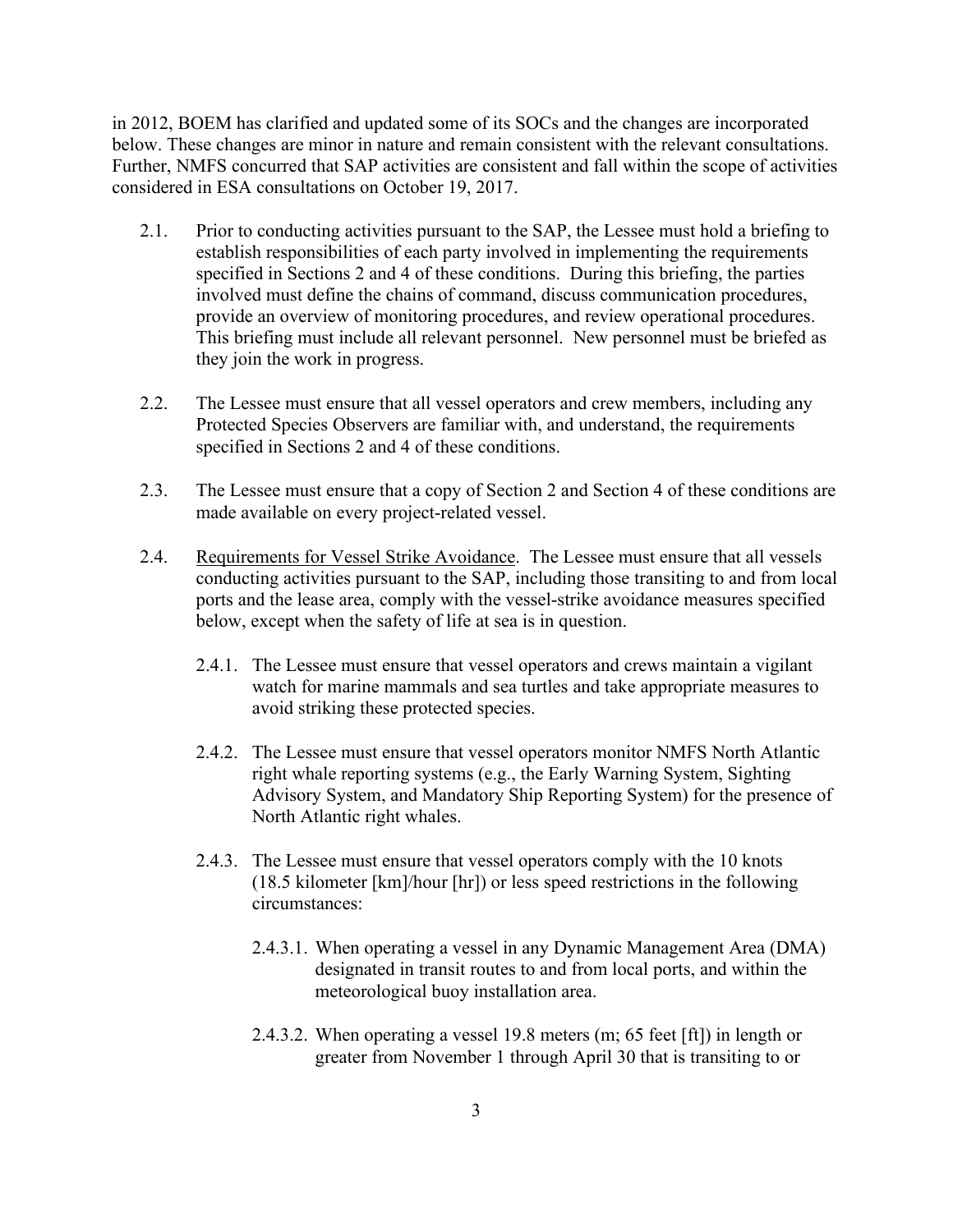from local ports or operating within the meteorological buoy installation area.

2.4.3.3. When mother/calf pairs, pods, or large assemblages of marine mammals are observed near any vessel.

#### 2.5. North Atlantic Right Whales

- 2.5.1. The Lessee must ensure all vessels maintain a separation distance of 500 m (1,640 ft) or greater from any sighted North Atlantic right whale.
- 2.5.2. The Lessee must ensure that the following avoidance measures are taken if a vessel comes within 500 m (1,640 ft) of any North Atlantic right whale:
	- 2.5.2.1. If underway, any vessel must steer a course away from any North Atlantic right whale at 10 knots (18.5 km/h) or less until the 500 m (1,640 ft) minimum separation distance has been established (except as provided in 2.5.2.2).
	- 2.5.2.2. If a North Atlantic right whale is sighted within 100 m (328 ft) to an underway vessel, the vessel operator must immediately reduce speed and promptly shift the engine to neutral. The vessel operator must not engage the engines until the North Atlantic right whale has moved beyond 100 m (328 ft), at which point the Lessee must comply with 2.5.2.1 above.
	- 2.5.2.3. If a vessel is stationary, the vessel must not engage engines until the North Atlantic right whale has moved beyond 100 m (328 ft), at which point the Lessee must comply with 2.5.2.1 above.

#### 2.6. Large Whales other than the North Atlantic Right Whale

- 2.6.1. The Lessee must ensure all vessels maintain a separation distance of 100 m (328 ft) or greater from any sighted large whales.
- 2.6.2. The Lessee must ensure that the following avoidance measures are taken if a vessel comes within 100 m (328 ft) of any sighted large whale:
	- 2.6.2.1. If underway, the vessel must reduce speed and shift the engine to neutral and must not engage the engines until the whale has moved beyond 100 m (328 ft).
	- 2.6.2.2. If stationary, the vessel must not engage engines until the whale has moved beyond 100 m (328 ft).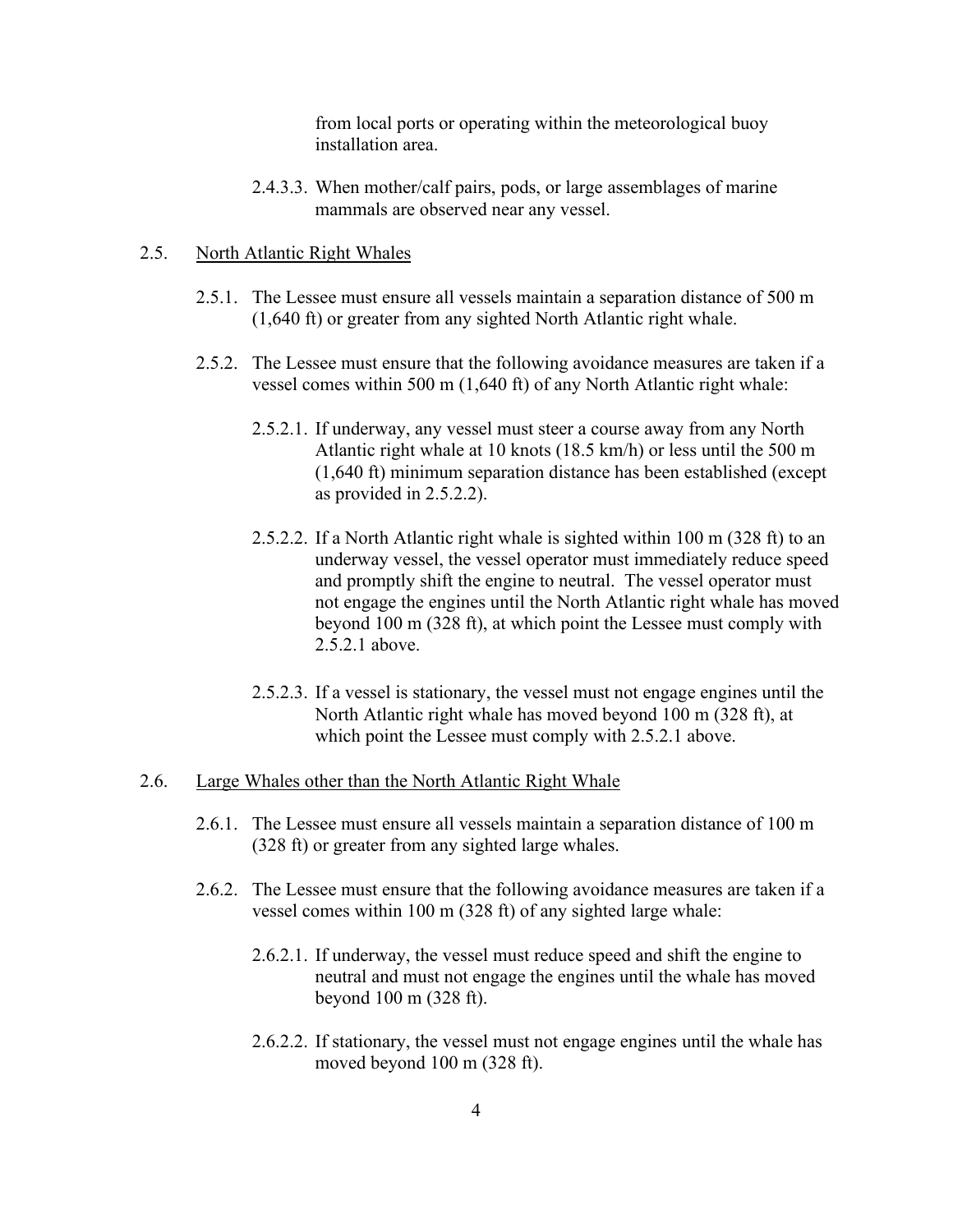#### 2.7. Small Cetaceans (Dolphins and Porpoises) and Seals

- 2.7.1. The Lessee must ensure that all vessels underway do not divert to approach any small cetacean or seal.
- 2.7.2. The Lessee must ensure that all vessels maintain a separation distance of 50 m (164 ft) or greater from any sighted small cetacean or seal, except when the animal approaches the vessel, in which case, the Lessee must follow 2.7.3 below.
- 2.7.3. If a small cetacean or seal approaches any vessel underway, the vessel underway must avoid excessive speed or abrupt changes in direction to avoid injury to the small cetacean or seal.

#### 2.8. Sea Turtles

2.8.1. The Lessee must ensure all vessels maintain a separation distance of 50 m (164 ft) or greater from any sighted sea turtle.

## 2.9. Reporting

- 2.9.1. The Lessee must use the contact information provided as Addendum A, or updated contact information as provided by the Lessor, to fulfill these reporting requirements.
- 2.9.2. Reporting Observed Impacts to Protected Species. The Lessee must report any observed takes (as defined by NMFS) of listed marine mammals, sea turtles, or sturgeon resulting in injury or mortality within 24 hours to the Lessor and NMFS. If the Lessee's activity is responsible for the injury or mortality, the Lessee must assist in any salvage effort as requested by NMFS.
- 2.9.3. The Lessee must report any observations concerning any impacts on ESA listed marine mammals, sea turtles, or sturgeon to the Lessor and NMFS Greater Atlantic (Northeast) Region's Stranding Hotline (866-755-6622 or current) within 48 hours.
- 2.9.4. The Lessee must record any observed injuries or mortalities using the form provided in Addendum B below.

#### **3. Conditions for Avian and Bat Protection**

3.1. Anti-perching Devices. The Lessee must install anti-perching devices on the meteorological buoy to the extent practicable.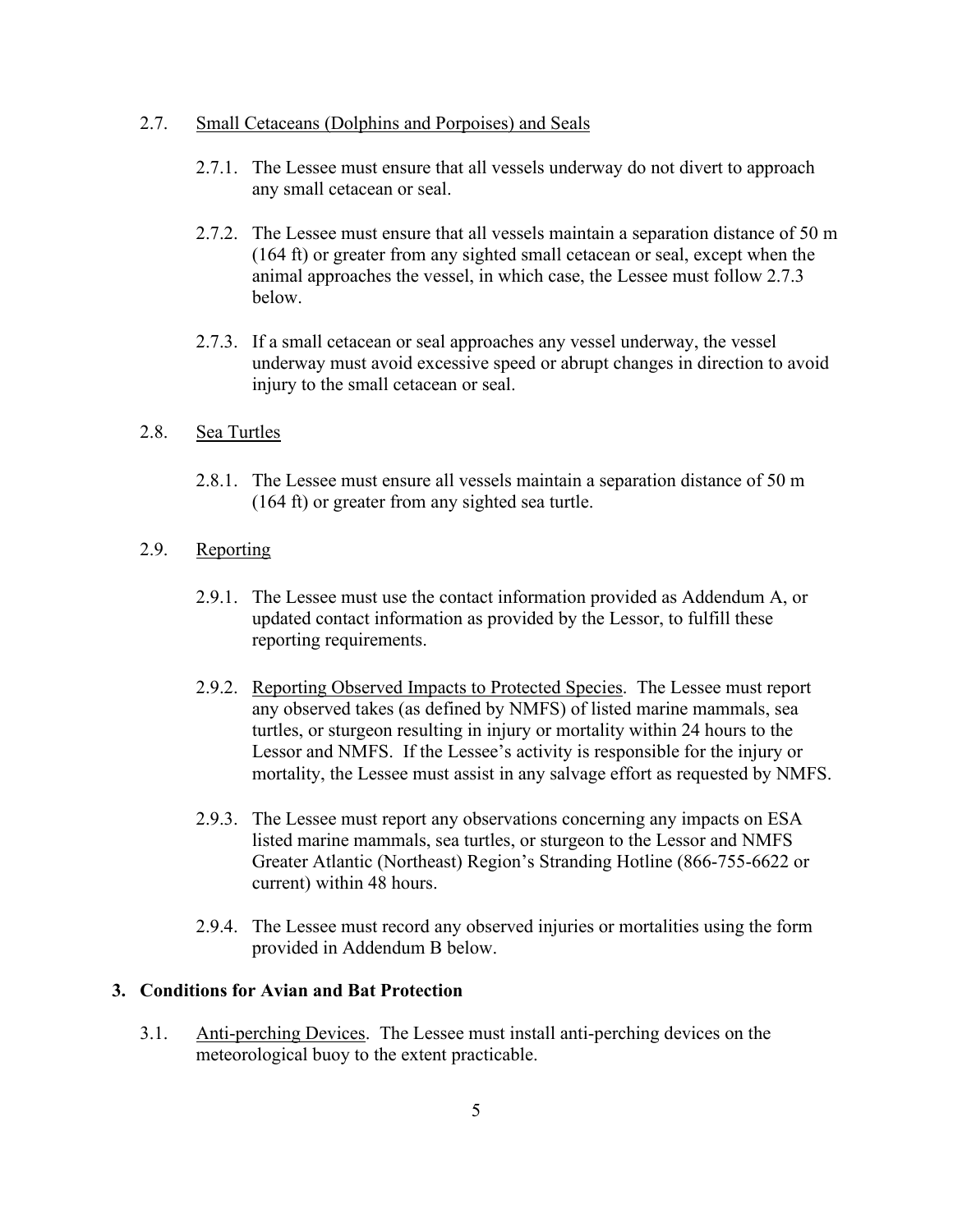3.2. Reporting Requirement for Avian and Bat Species. By January 31 of each year during the site assessment term, the Lessee must provide BOEM and the United States Fish and Wildlife Service a report documenting any dead or injured birds or bats found on vessels and structures during construction, operations, and decommissioning of the meteorological buoy. Each report must contain the following information: the name of species; date found; location; a picture to confirm species identity (if possible); and any other relevant information. The Lessee must report carcasses with Federal or research bands to the United States Geological Survey Bird Band Laboratory (https:/[/www.pwrc.usgs.gov/bblL\).](http://www.pwrc.usgs.gov/bblL))

## **4. Marine Trash and Debris Prevention**

The Lessee must ensure that vessel operators, employees, and contractors actively engaged in the Lessee's approved SAP activities are briefed on marine trash and debris awareness and elimination, as described in the Bureau of Safety and Environmental Enforcement NTL No. 2015-G03 ("Marine Trash and Debris Awareness and Elimination") or any NTL that supersedes this NTL, except that the Lessor will not require the Lessee, vessel operators, employees, and contractors to undergo formal training or post placards. The Lessee must ensure that these vessel operator employees and contractors are made aware of the environmental and socioeconomic impacts associated with marine trash and debris and their responsibilities for ensuring that trash and debris are not intentionally or accidentally discharged into the marine environment. The above-referenced NTL provides information the Lessee may use for this awareness training.

## **5. Conditions Related to Private Aids to Maritime Navigation**

- 5.1. The Lessee must file an application (Form CG-2554), either in paper form or electronically, with the Commander of the United States Coast Guard (USCG) Fifth District to establish a private aid to maritime navigation (PATON) for a meteorological buoy, per 33 CFR Part 66.
- 5.2. Upon receipt of the application, the Commander of the USCG Fifth District will provide an information sheet outlining the Lessee's responsibilities for the establishment, operation, maintenance, and discontinuance of the PATON.
- 5.3. The Lessee must submit a copy of the USCG-approved PATON to BOEM prior to deployment of any facilities covered by 5.1.

## **6. Post-Deployment Information**

- 6.1. The Lessee must provide to BOEM the following information within 60 days after installation of the facility:
	- An actual location plat with precise latitude and longitude coordinates;
	- Record of any technical, engineering, or design deviations from the approved SAP; and
	- As-Built drawings of the facility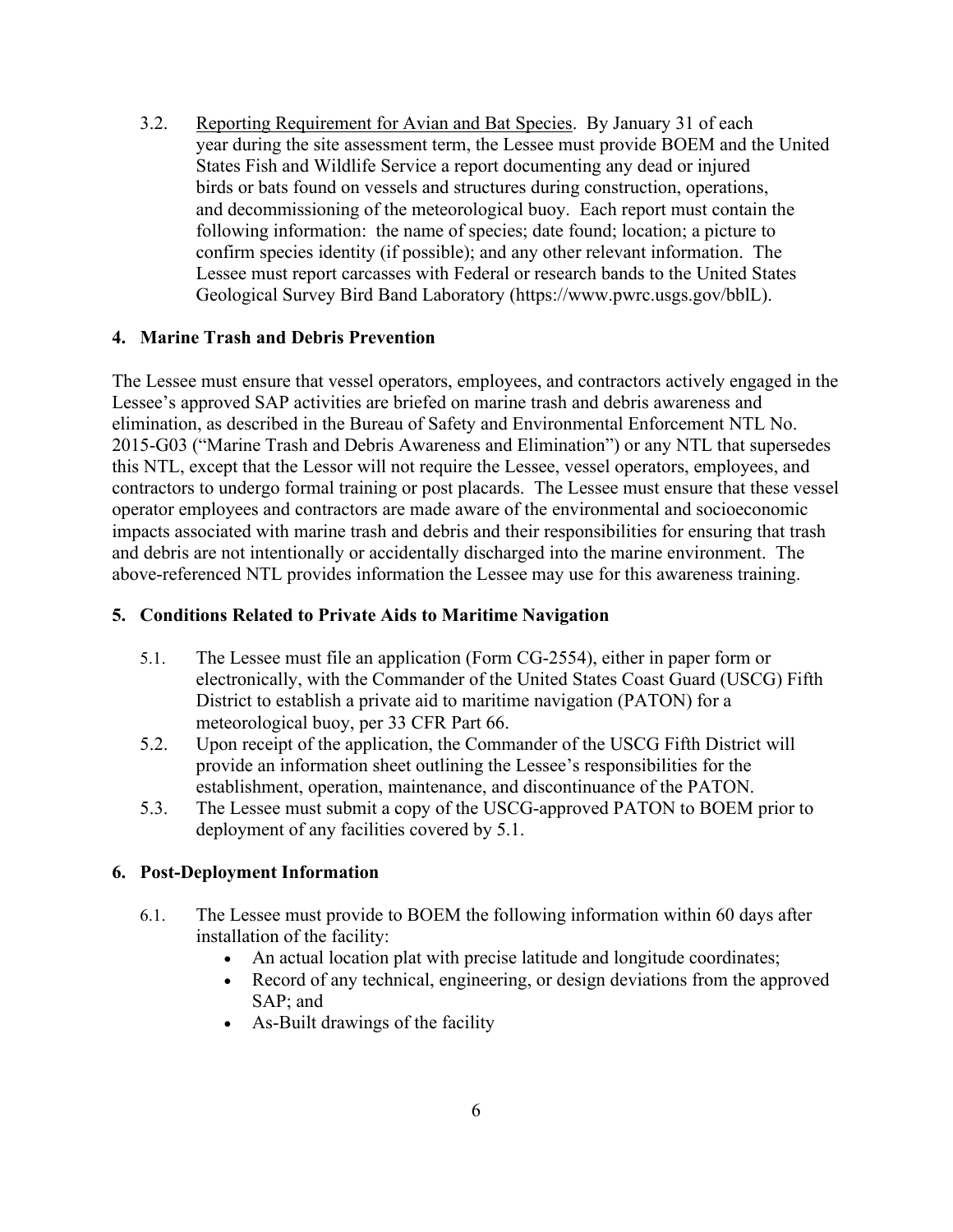## **7. Modifications**

The Lessee, by itself or through its designated operator, may request a modification of a term in the SAP or these conditions of approval. The Lessor will review this request and determine whether the modification requires a revision to the SAP under 30 CFR 585.617. If the Lessor determines that the requested modification does not require a revision to the SAP, the Lessor will provide a written response to the Lessee and its designated operator approving, approving with conditions, or disapproving the modification. This written response will become a part of the approved SAP.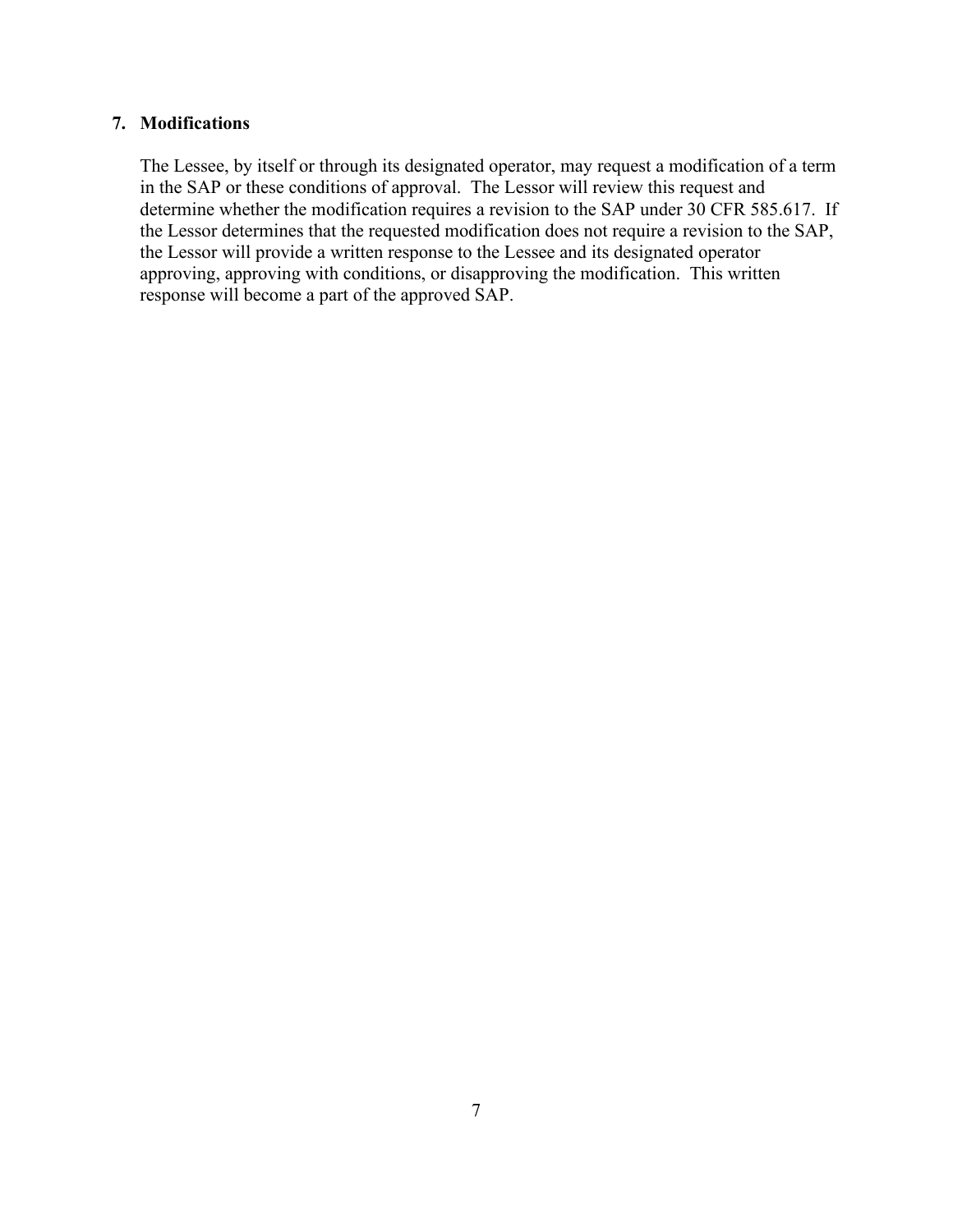## **Attachment 1**

Contact Information for Reporting Requirements

The following contact information must be used for the reporting and coordination requirements specified in Section 2 of the Conditions for Site Assessment Plan approval:

United States Fleet Forces (USFF) N46 1562 Mitscher Avenue, Suite 250 Norfolk, VA 23551 (757) 836‐6206

The following contact information must be used for the reporting and coordination requirements specified in Section 3.1 of the Conditions for Site Assessment Plan approval:

U.S. Fish and Wildlife Service Supervisor New England Field Office 70 Commercial Street, Suite 300, Concord, NH 03301

The following contact information must be used for the reporting requirements in Section 2.9 of the Conditions for Site Assessment Plan approval (Attachment 1):

## **Reporting Injured or Dead Protected Species**

National Oceanic and Atmospheric Administration Fisheries Northeast Region's Stranding Hotline 866-755-6622

#### **All Other Reporting Requirements in Section 2.9**

Bureau of Ocean Energy Management Environment Branch for Renewable Energy Phone: 703‐787‐1340 Email: renewable reporting@boem.gov

National Marine Fisheries Service Northeast Regional Office, Protected Resources Division Section 7 Coordinator Phone: 978‐281‐9328 Email: incidental.take@noaa.gov

Vessel operators may send a blank email to ne.rw.sightings@noaa.gov for an automatic response listing all current Dynamic Management Areas.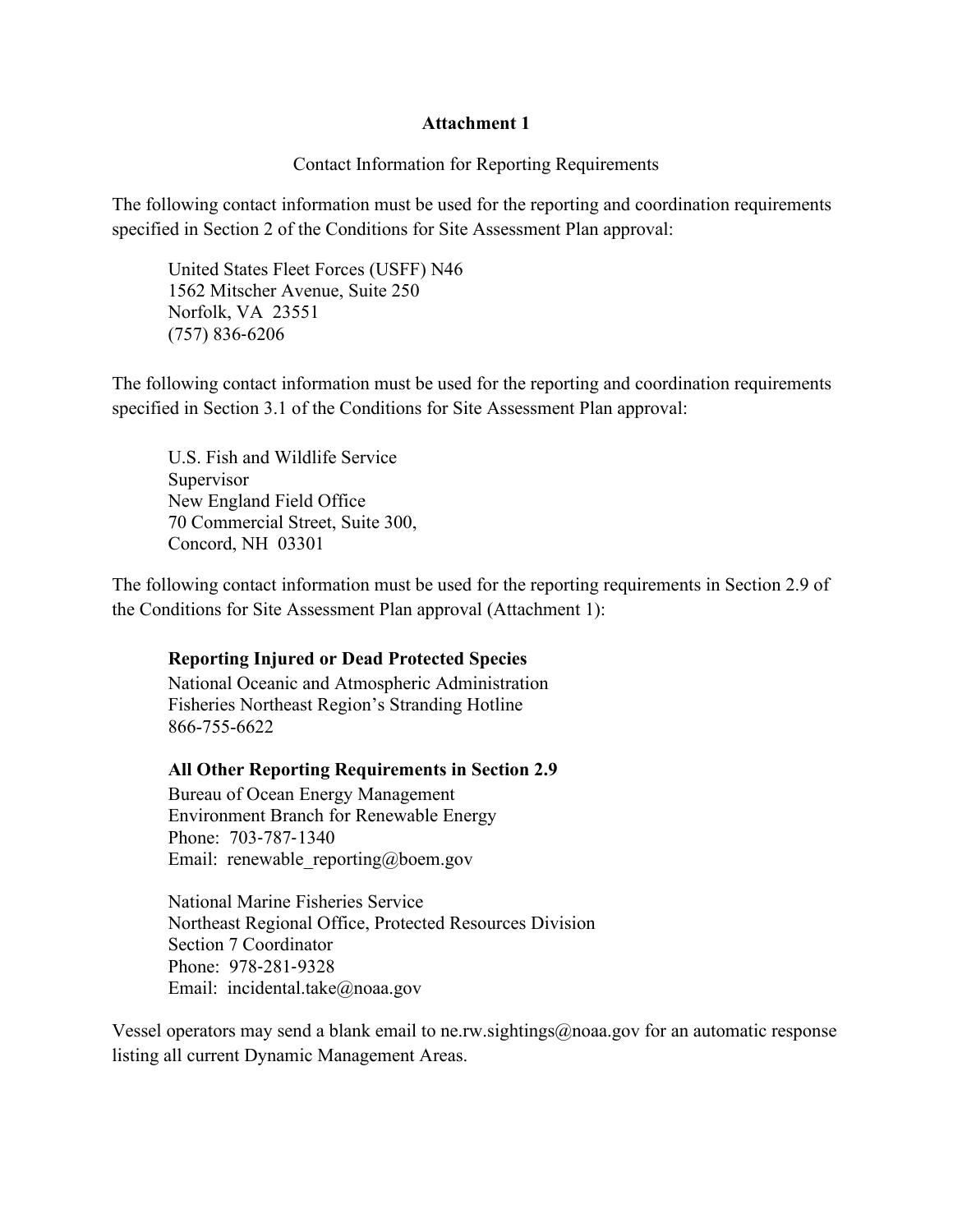## **Attachment 2**

# **Incident Report: Protected Species Injury or Mortality**

*Photographs/Video should be taken of all injured or dead animals.*

| Reporter's full name: Note and the set of the set of the set of the set of the set of the set of the set of the set of the set of the set of the set of the set of the set of the set of the set of the set of the set of the |                                                                                  |
|-------------------------------------------------------------------------------------------------------------------------------------------------------------------------------------------------------------------------------|----------------------------------------------------------------------------------|
|                                                                                                                                                                                                                               |                                                                                  |
| Name and type of platform:                                                                                                                                                                                                    |                                                                                  |
|                                                                                                                                                                                                                               |                                                                                  |
|                                                                                                                                                                                                                               |                                                                                  |
| Environmental conditions at time of observation (i.e. tidal stage, Beaufort Sea State, weather):                                                                                                                              |                                                                                  |
|                                                                                                                                                                                                                               | ,我们也不会有什么?""我们的人,我们也不会有什么?""我们的人,我们也不会有什么?""我们的人,我们也不会有什么?""我们的人,我们也不会有什么?""我们的人 |
| Water temperature ( $^{\circ}$ C) and depth (m/ft) at site: $\sqrt{\frac{m}{n}}$                                                                                                                                              |                                                                                  |
| Describe location of animal and events 24 hours leading up to, including and after, the incident<br>(incl. vessel speeds, vessel activity and status of all sound source use):                                                |                                                                                  |
|                                                                                                                                                                                                                               |                                                                                  |
|                                                                                                                                                                                                                               |                                                                                  |
| ,我们也不会有什么。""我们的人,我们也不会有什么?""我们的人,我们也不会有什么?""我们的人,我们也不会有什么?""我们的人,我们也不会有什么?""我们的人                                                                                                                                              |                                                                                  |
| Photograph/Video taken: YES / NO If Yes, was the data provided to NMFS? YES / NO<br>(Please label species, date, geographic site and vessel name when transmitting photo and/or video)                                        |                                                                                  |

Date and Time reported to NMFS Stranding Hotline:\_\_\_\_\_\_\_\_\_\_\_\_\_\_\_\_\_\_\_\_\_\_\_\_\_\_\_\_\_\_\_\_\_\_\_\_\_\_\_\_\_\_\_\_\_\_\_\_\_\_\_\_\_\_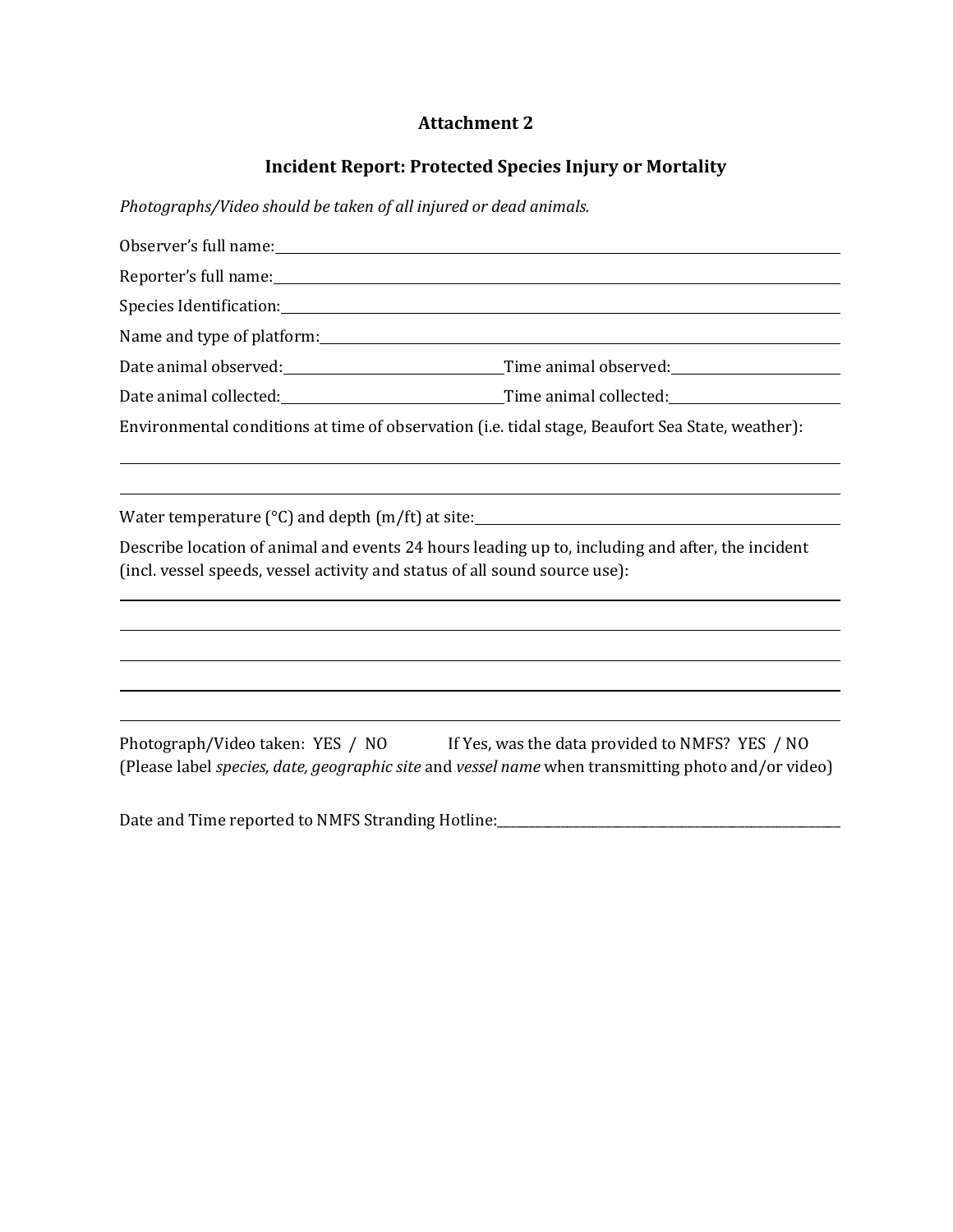| <b>Sturgeon Information:</b> (please designate cm/m or inches and kg or lbs) |                                                                                                                                                                                                                                |  |  |  |
|------------------------------------------------------------------------------|--------------------------------------------------------------------------------------------------------------------------------------------------------------------------------------------------------------------------------|--|--|--|
|                                                                              |                                                                                                                                                                                                                                |  |  |  |
|                                                                              |                                                                                                                                                                                                                                |  |  |  |
|                                                                              | Condition of specimen/description of animal: ___________________________________                                                                                                                                               |  |  |  |
| Fish Decomposed: NO                                                          | SLIGHTLY MODERATELY<br><b>SEVERELY</b>                                                                                                                                                                                         |  |  |  |
| Fish tagged: YES / NO If Yes, please record all tag numbers.                 |                                                                                                                                                                                                                                |  |  |  |
| Genetic samples collected: YES / NO                                          |                                                                                                                                                                                                                                |  |  |  |
|                                                                              |                                                                                                                                                                                                                                |  |  |  |
| Sea Turtle Species Information: (please designate cm/m or inches)            |                                                                                                                                                                                                                                |  |  |  |
| Sex:<br>Male<br>Female                                                       | Unknown                                                                                                                                                                                                                        |  |  |  |
|                                                                              |                                                                                                                                                                                                                                |  |  |  |
|                                                                              |                                                                                                                                                                                                                                |  |  |  |
|                                                                              | Curved carapace length:________________________________Curved carapace width:______________________                                                                                                                            |  |  |  |
|                                                                              |                                                                                                                                                                                                                                |  |  |  |
|                                                                              |                                                                                                                                                                                                                                |  |  |  |
|                                                                              | Condition of specimen/description of animal: \\esp \\esp \\esp \\esp \\esp \\esp \\esp \\esp \\esp \\esp \\esp \\esp \\esp \\esp \\esp \\esp \\esp \\esp \\esp \\esp \\esp \\esp \\esp \\esp \\esp \\esp \\esp \\esp \\esp \\e |  |  |  |
| <b>Existing Flipper Tag Information</b>                                      |                                                                                                                                                                                                                                |  |  |  |
|                                                                              |                                                                                                                                                                                                                                |  |  |  |
| PIT Tag#:                                                                    |                                                                                                                                                                                                                                |  |  |  |
| <b>Miscellaneous:</b>                                                        |                                                                                                                                                                                                                                |  |  |  |
| Genetic biopsy collected:<br><b>YES</b><br>N <sub>0</sub>                    | Photographs taken: YES<br>N <sub>0</sub>                                                                                                                                                                                       |  |  |  |
| <b>Turtle Release Information:</b>                                           |                                                                                                                                                                                                                                |  |  |  |
|                                                                              | Time:                                                                                                                                                                                                                          |  |  |  |
|                                                                              |                                                                                                                                                                                                                                |  |  |  |
|                                                                              | County: 2008 County:                                                                                                                                                                                                           |  |  |  |